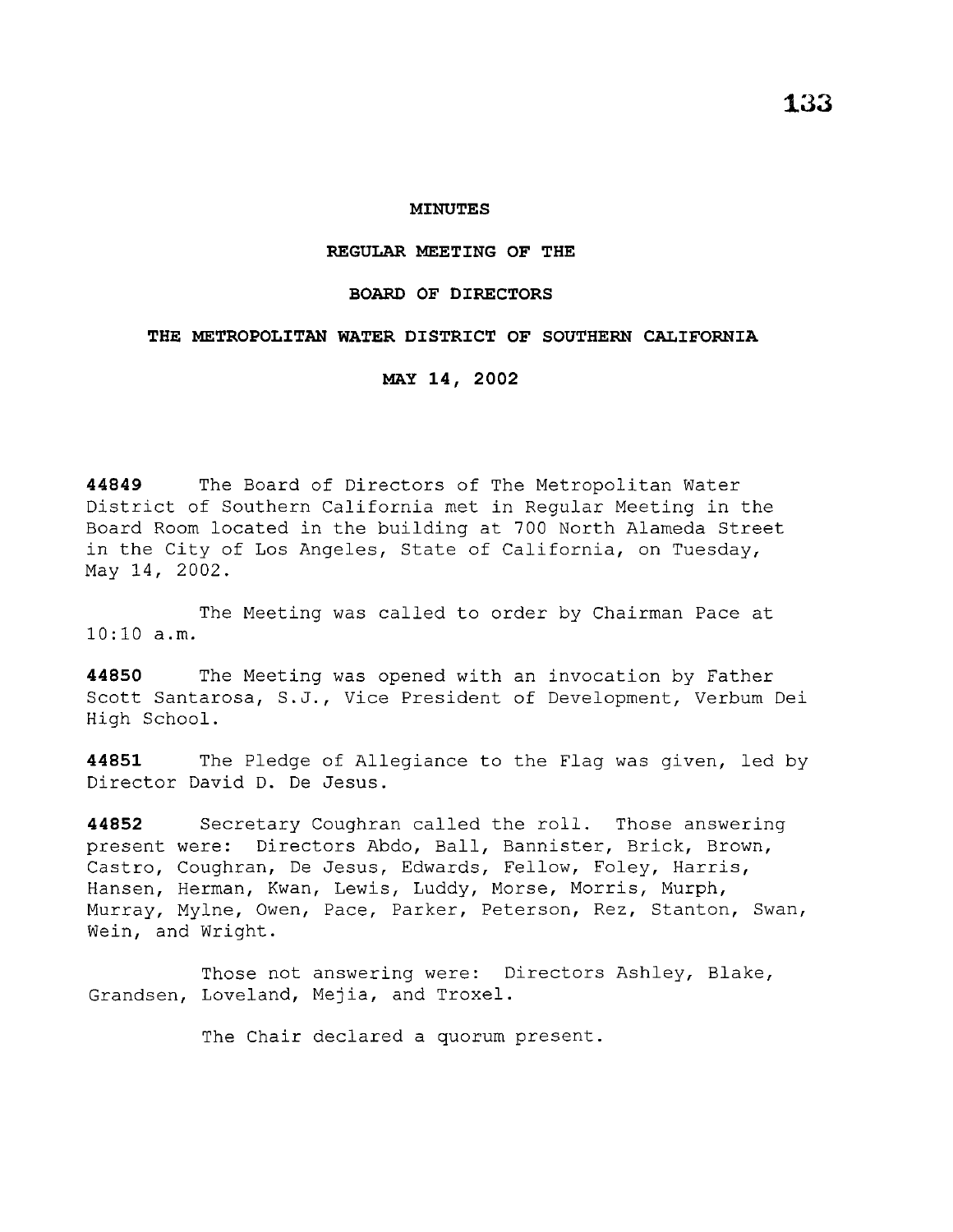**44853** Chairman Pace invited members of the public to address the Board on matters within the Board's jurisdiction.

Comments in opposition to the Cadiz Groundwater Storage and Dry-Year Supply Program from environmental and economic standpoints were heard from the following:

Nancy Burnet Kent, resident of Glendale Teresa Brady, Alliance for Democracy Jane Kelly, director of California Public Citizen John Earl, resident of Huntington Beach Faramarz Nabavi, board member, Southern California Americans for Democratic Action Judith Kaluzny, resident of Fullerton Bruce Campbell, resident of Los Angeles William Korthoff, resident of Pomona Hans Siegenthaler, San Fernando Valley Greens, Northridge Donald G. Tollefson, resident of Encino Ceil Sorensen, Alliance for Democracy Vangee Oberschlake, resident of Orange David Czamanske, Sierra Club

**44854** There being no objection, the Chair ordered the reading of the Minutes of the Meeting of April 9, 2002, dispensed with, a copy having been mailed to each Director.

Director Stanton moved, seconded by Director Edwards and carried, approving the foregoing Minutes as mailed.

**44855** Chairman Pace presented to Board Secretary Coughran a pin for his five years of service on Metropolitan's Board, representing the city of Santa Ana.

**44856** Chairman Pace presented to Director Castro a pin for his five years of service on Metropolitan's Board, representing Central Basin Municipal Water District and the City of Los Angeles.

**44857** Director Hansen moved, seconded by Director Murph and carried, authorizing preparation of a Commendatory Resolution for former Director Henry S. Barbosa, who represented Three Valleys Municipal Water District.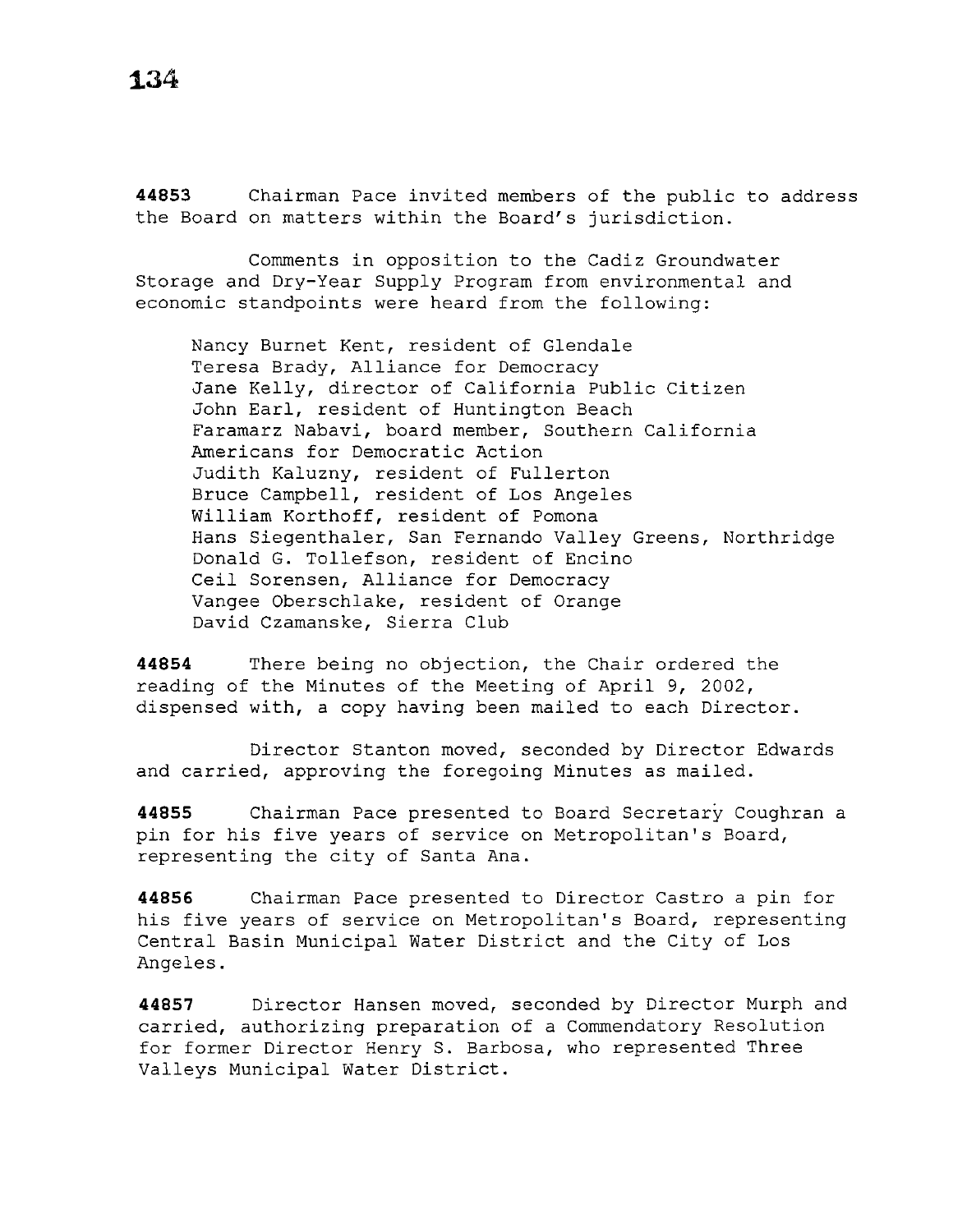**44858** Director Ball moved, seconded by Director Murph and carried, authorizing a 60-day leave of absence for Director Grandsen, commencing May 1, 2002.

**44859** The Chair stated that at last month's meting he announced the establishment of a Diamond Valley Lake Recreation Development Subcommittee to develop a policy for the development and operation of recreational facilities at Diamond Valley Lake. After reviewing the scope of the Boating Regulation Special Committee, and with similar interests and duties of the subcommittee, the Chair announced he is combining the duties of both committees into one called Diamond Valley Recreation Special Committee, which will report to the Executive Committee.

Members of this new committee are:

| Phillip J. Pace, Co-Chair<br>Glen D. Peterson, Co-Chair<br>Wyatt L. Troxel, Vice Chair | Helen Z. Hansen<br>George I. Loveland<br>Willard H. Murray, Jr. |
|----------------------------------------------------------------------------------------|-----------------------------------------------------------------|
| Marion V. Ashley                                                                       | James M. Rez                                                    |
| James H. Blake                                                                         | George Wein                                                     |
| Timothy F. Brick                                                                       | Bill D. Wright                                                  |
| David D. De Jesus                                                                      | William G. Luddy, Ex Officio                                    |
| Anthony R. Fellow                                                                      | John V. Foley, Ex Officio                                       |
| Ted Grandsen                                                                           | Thom Coughran, Ex Officio                                       |

The first meeting of this new committee will take place on Tuesday, May 28, 2002 at 9:30 a.m.

The Chair also announced that Board Secretary Coughran will be added as an ex officio member to all committees in which he is not a current member.

**44860** Chairman Pace reported that the Board officers, along with the Chairs and Vice Chairs of the standing committees, participated in a trip to Washington, D.C. on April 23-25 to advance Metropolitan's legislative agenda. They met with a number of members of Congress to discuss Representative Calvert's CALFED bill that is making its way through Congress and the California 4.4 Plan. Metropolitan also hosted a reception for Congressman Steve Horn and encouraged him to seek an extension for the 1997 desalination legislation.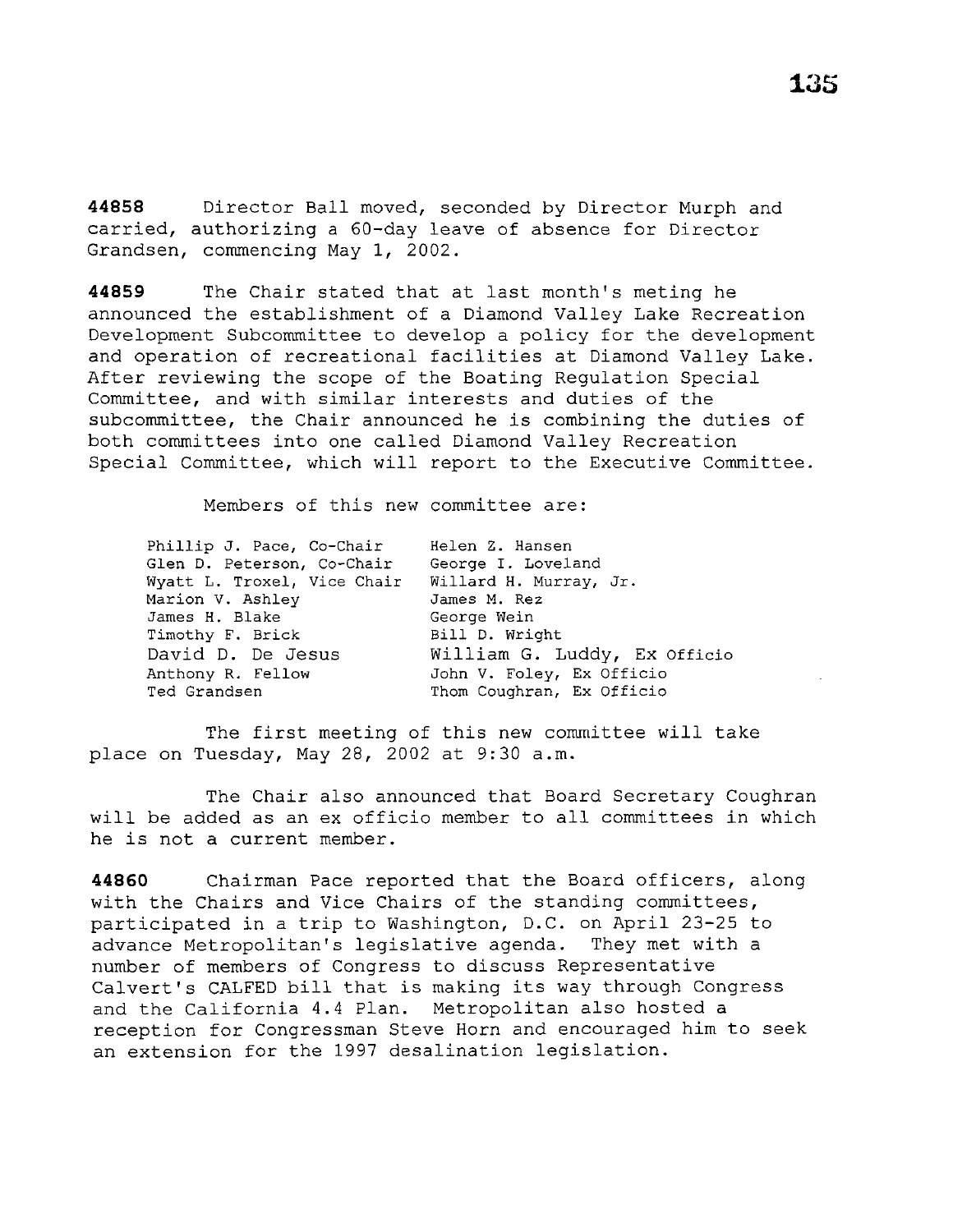**44861** Regarding the Colorado River, Bay-Delta and CALFED matters, and the summary of District activities, Chief Executive Officer Gastelum referred to his activity report signed May 8, 2002, which was distributed earlier.

Chief Executive Officer Gastelum reported on Colorado River issues. Regarding the Cadiz groundwater storage program, it was expected that a Record of Decision (ROD) would have been signed by the Bureau of Land Management (Bureau) by this time. The Bureau has advised us that a decision should be issued anytime now. Mr. Gastelum attributed the delay to an attempt by the Bureau to relate the issue of native groundwater extraction to the recharge rate. From comments made by the public testifying today, there is a great deal of public concern about that, and the Bureau is seeking, with the assistance of United States Geological Service, to try and address this issue.

Chief Executive Officer Gastelum stated that now is the time for Metropolitan to reemphasize its conservation efforts because of the current driest period in Southern California in many years. As a result, Metropolitan is expecting increased demands on its system. Meetings are scheduled with the member agencies to review their conservation efforts and to get the message out within the agencies' existing organizational frameworks. There will be more advertisements on the need to conserve water.

On CALFED matters, this is a critical week in Washington, D.C. for the bill sponsored by Senators Feinstein and Boxer on CALFED legislation. It is essential that that bill go forward; and if it does not, the prospects of CALFED<br>legislation this year are seriously impaired. The Board will be legislation this year are seriously impaired. kept apprised of the status of this legislation.

On the Palo Verde Irrigation District program, the EIR is now out and as reported in the news media, relatively minor environmental impacts have been identified. Metropolitan anticipates going forward with this program, but there will be a need for additional discussions about the third-party impacts that may occur in the Palo Verde Valley as the result of the program.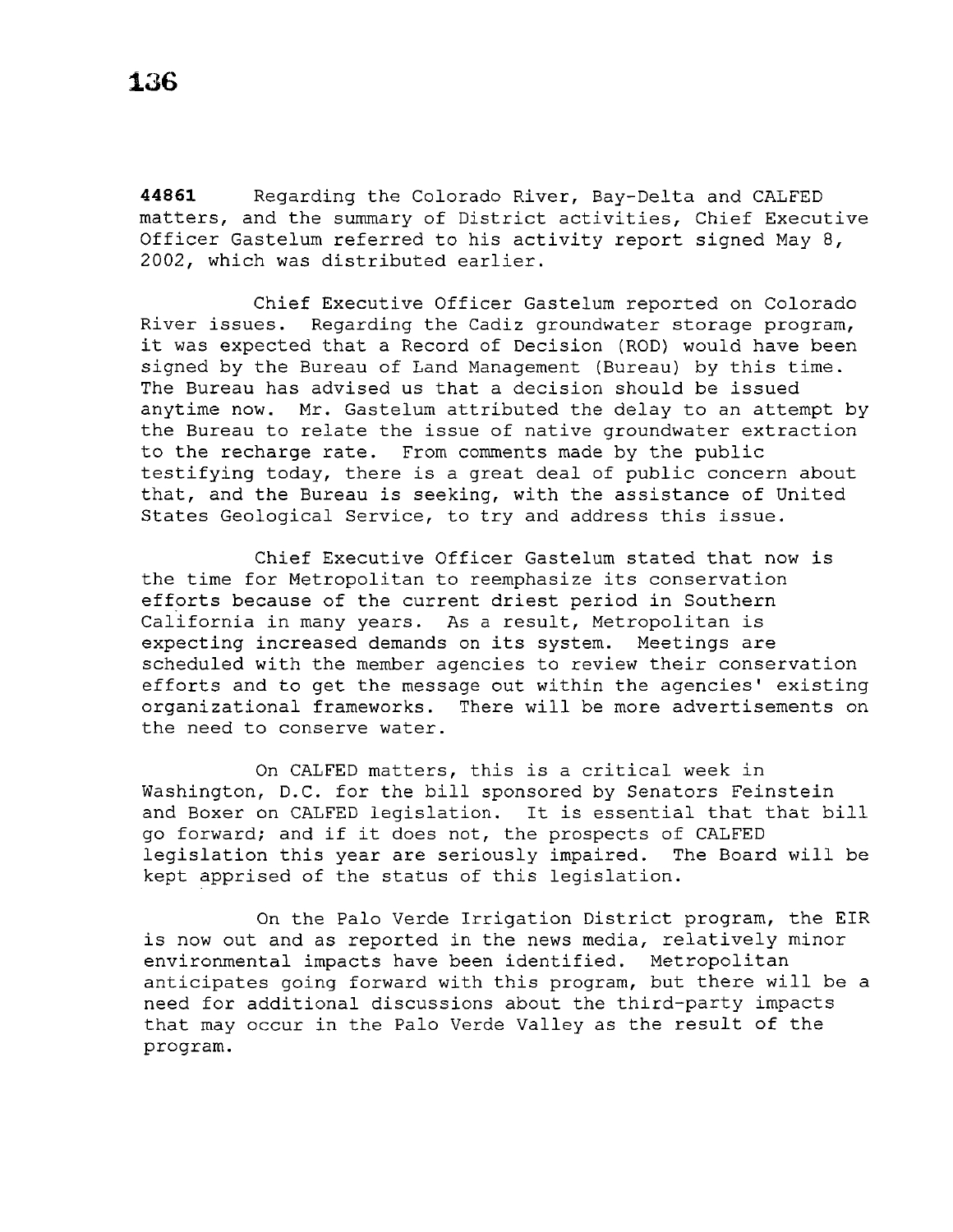**44862** Regarding Legal Department activities, General Counsel Kightlinger referred to his activity report dated April 30, 2002, which was distributed earlier. Mr. Kightlinger reported that the Legal Department will be hosting one of its member agency counsel dinners on June 10, 2002 after the committee meetings. The program will include a discussion on the original<br>Arizona v. California case. The main speakers are Justice The main speakers are Justice Shirley Hufstedler, Seth Hufstedler, Burt Gindler, and Tom Stetson, who all began their careers working on this case. Deputy General Counsel Mark Blake who has worked on finance matters has accepted a position with the City of San Francisco and will be leaving the Legal Department. Assistant General Counsel Sydney Bennion was awarded the 2002 Litigation Award from the County Counsels' Association for her work on *Whitmore v. County of Shasta* while she was at the County of Los Angeles.

Regarding the energy market, General Counsel Kightlinger reported that Metropolitan is working with the Department of Water Resources (DWR) to arbitrate with Southern California Edison over potential over-billing practices that occurred in the recent electrical energy crisis. The amount alleged is over \$100 million, some of which will redound to Metropolitan through its payments to the State Water Contractors. The Legal Department is working very closely with DWR and the State Attorney General's office in pursuing that arbitration.

On April 18 San Diego County Water Authority filed a notice of appeal in the preferential rights case. The Legal, Claims and Personnel Committee will be apprised of the briefing schedule once the record is prepared.

Due to the challenge of the permit issued for use of aquatic pesticides by the State Water Resources Control Board (SWRCB), Metropolitan intervened in the *Waterkeepers of Northern California v. State Water Resources Control Board,* et *al.* case since Metropolitan also uses these pesticides in its reservoirs and waterways to control algae blooms. A settlement was worked out with the plaintiffs and the SWRCB in which it will pursue some monitoring and study-type programs. Metropolitan contributed \$10,000 for plaintiff's attorney's fees to help resolve this matter.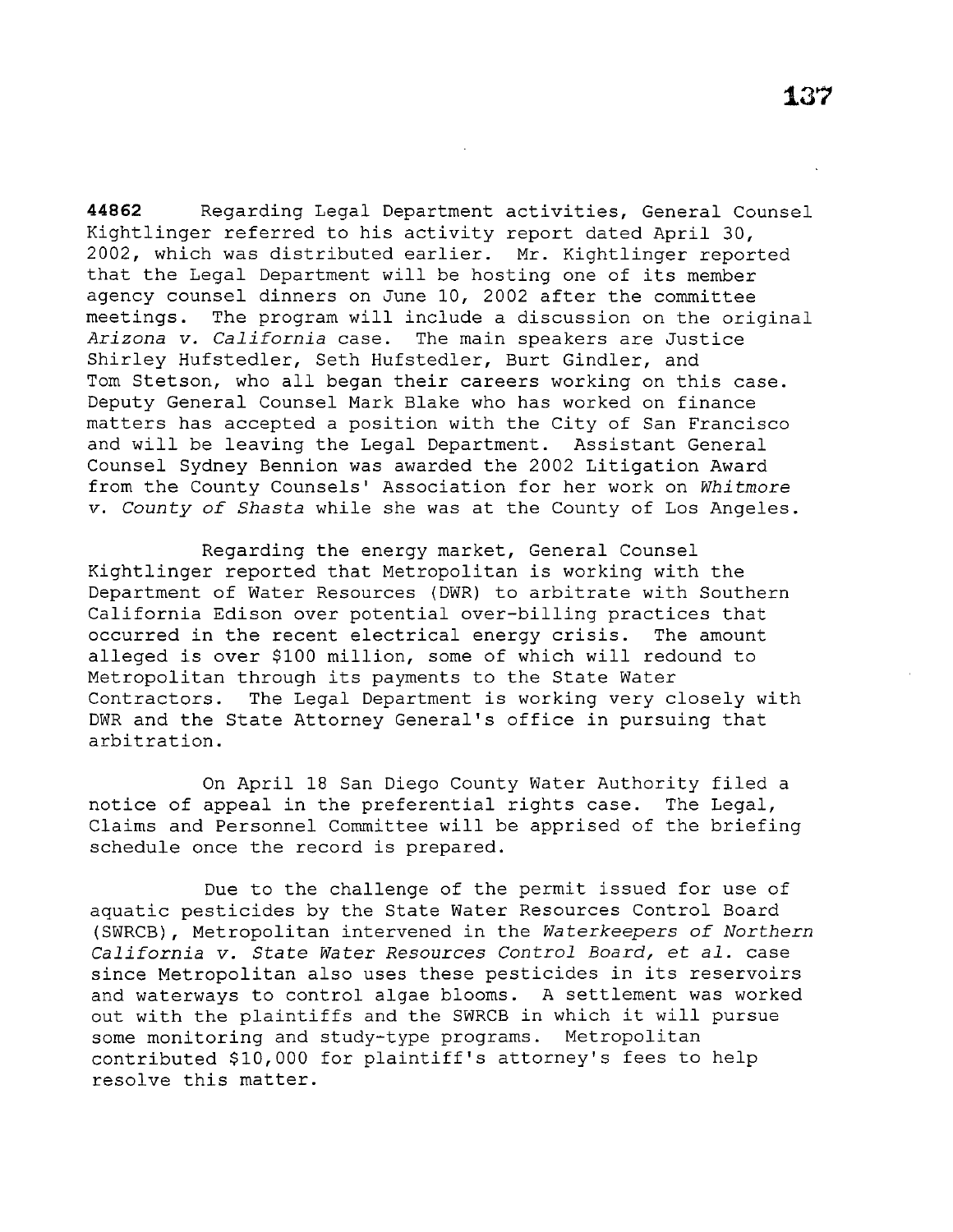**44863** Interim General Auditor Kozlow referred to his monthly report dated April 30, 2002, which was distributed earlier. Mr. Kozlow reported on two items that reflected improvements on audit methods that have improved the efficiency of the audit process and also provided a better perspective on control process at Metropolitan. The first item related to the Inland Feeder Project where the Audit Department commenced a new style report called the Report Card. The Audit Department will review the Inland Feeder Project through the end of 2007 when the project is expected to be complete. The review will focus on the entire project management process, from management and control of individual contracts, through to reporting to the Board and posting to the General Ledger. This will make for a more efficient audit process and afford the Audit Subcommittee and the Board a better understanding of how this entire project is controlled.

Mr. Kozlow also reported that a process, risk and control mapping review audit technique has been developed. This is a technique used to map a process flow, identifying the risks and corresponding controls in that process.

**44864** Ethics Officer Anderson referred to her monthly report dated April 2002, which was distributed earlier. Ms. Anderson reported that she has held meetings with some Directors and the Executive Staff within the organization in order to dialog and develop an ethics program for Metropolitan. On April 10 a workshop titled ''Ethics and the Public Officials'' was conducted at the Association of California Water Agencies in San Francisco.

**44865** The reports of the Standing Committees are as follows:

Chairman Pace reported the Executive Committee, at its meeting on April 16, authorized the preparation of a commendatory resolution for former Director Barbosa, and approved the formation of the new Diamond Valley Lake Recreation Subcommittee (subsequently combined with the Boating Regulation Special Committee and now called Diamond Valley Recreation Special Committee). The Chair stated that he, Vice Chairman Foley, and Director Castro are developing a new performance appraisal process for the department heads that report directly to the Board. Board Executive Officer Ivey is coordinating this work and is in the process of contacting various professionals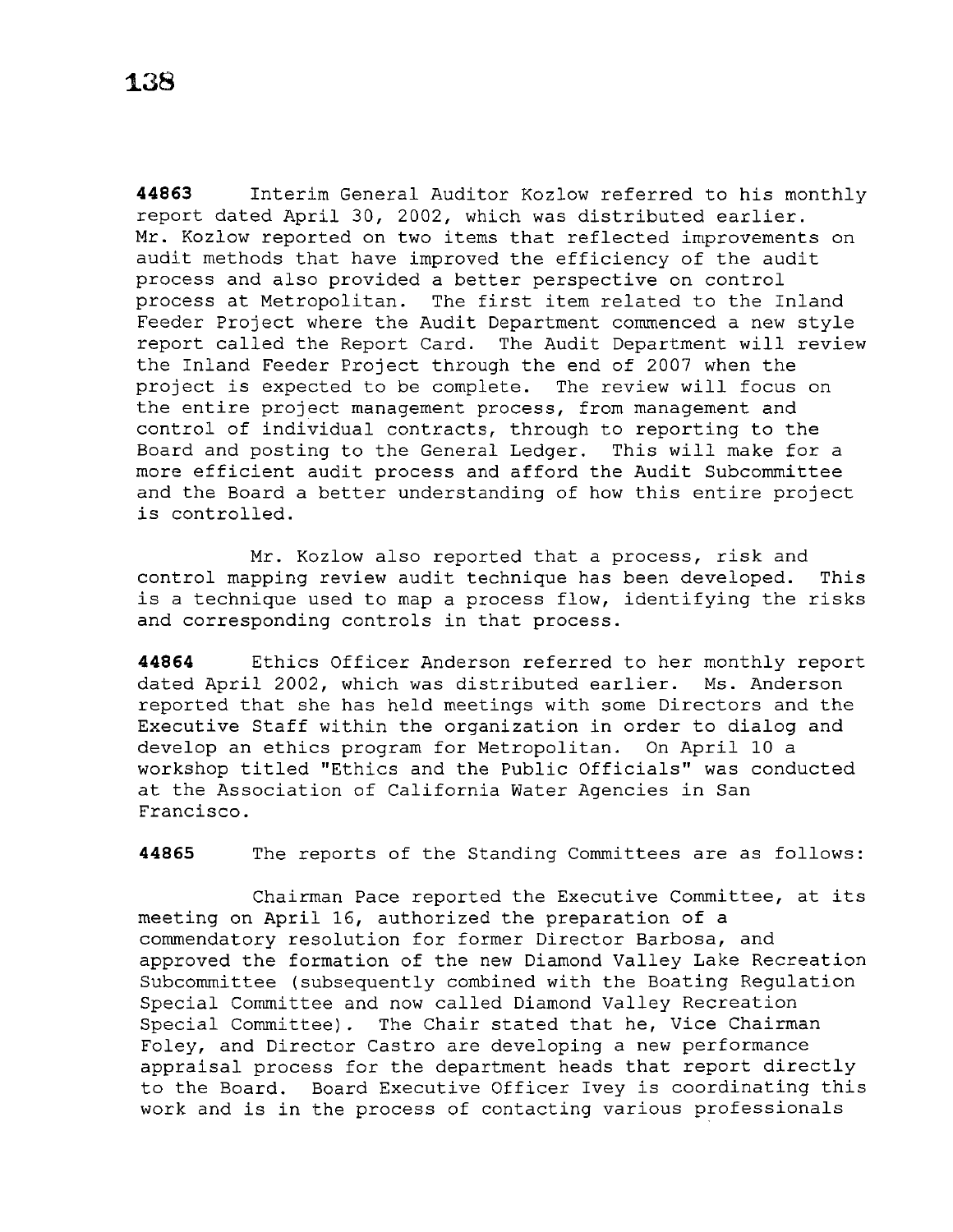who have expertise in evaluating the performance and award metrics for Fortune 1000 firms.

The Executive Committee also heard reports from the Subcommittee on Rules and Ethics, from the Ethics Officer who provided an overview regarding the ''revolving door policy" when dealing with employment issues, and from Director Wright on activities of the Colorado River Board.

Asset, Real Estate and Infrastructure Policy Committee Chairman Peterson reported the committee approved Agenda Item 8-4. The committee received presentations from the two potential planning firms for the planning, entitlement and developer consultation services for the Diamond Valley Lake Recreation project. The committee also heard presentations on {a) the Riverside County Integrated Plan, focusing on the potential impacts of the Multi-Species Habitat Conservation Plan; (b) all the major components of the Information Technology Strategic Plan; and (c) the Infrastructure Reliability and Protection Plan, focusing on the assessment of infrastructure that encompasses a Capital Investment Plan for future repair and rehabilitation.

Budget, Finance and Investment Committee Chairman Castro reported the committee unanimously approved Agenda Item 9-1 and requested that it be added to the Consent Calendar. The committee had a detailed discussion on the 401(k) and 457 savings plans and requested the Chief Executive Officer to provide biannual reports in June and December of each year to the committee regarding the plans. The item relating to the asset replacement funding methodology and guidelines for intended use of unreserved fund balances will be brought back to the committee at its June meeting.

Communications, Outreach and Legislation Committee Chairman. Fellow reported the committee approved Agenda Items 8-2 and 8-3, and 9-6 and 9-8 with recommended amendments. Committee Chairman Fellow requested Items 9-6 and 9-8 be added to the Consent Calendar. The legislative representatives in Washington, D.C. and Sacramento gave reports on current activities.

Engineering and Operations Committee Vice Chairman Murray reported the committee approved Agenda Item 8-1. The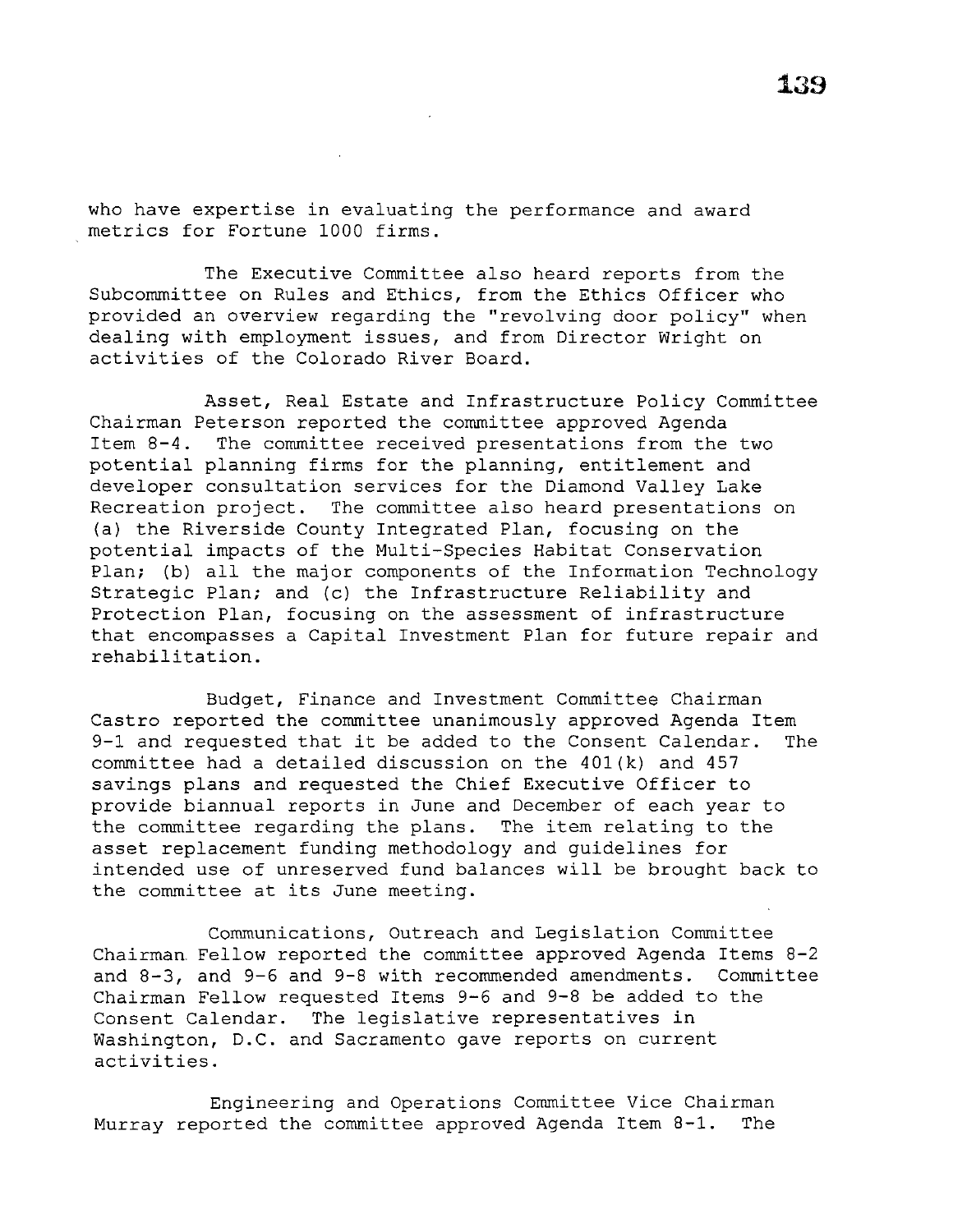committee heard reports on (a) the Inland Feeder Program, (b) the Chlorine Containment Program, (c) the completion of Diamond Valley Lake reservoir activities, and (d) the Capital Investment Plan.

Legal, Claims and Personnel Committee Chairman Owen reported the committee heard reports on (a) diversity, (b) Metropolitan's Business Outreach Program, (c) the Bay-Delta litigation cases, (d) the case of *Soboba Band of Mission Indians*  v. *Metropolitan,* and (e) the General Counsel's budget for fiscal year 2002/03.

Water Planning, Quality and Resources Committee Vice Chairman Wright reported the committee approved Agenda Items 9-3, 9-4, and 9-5 and requested that they be added to the Consent Calendar. The committee heard reports on (a) the Bay-Delta and State Water Project matters, (b) the Quantification Settlement Agreement--Program EIR, (c) the 2002 Integrated Resources Plan update, and (d) an update on perchlorate activities.

**44866** Director Swan requested that Agenda Item 8-4 be taken off the Consent Calendar for separate discussion. Director Edwards requested that Agenda Item 8-3 also be taken off the Consent Calendar for explanation.

Director Swan moved, seconded by Director Edwards and carried, and the Board approved the Consent Calendar Items, M.I. **44867** through M.I. **44874** as follows:

**44867** Adopted the California Environmental Quality Act (CEQA) determination and authorized purchase of a lattice crane for \$517,433 for the Desert Unit in fiscal year 2001/02 budget, as set forth in the letter signed by the Chief Executive Officer on April 22, 2002.

**44868** Adopted the CEQA determination and approved funding of the Community Partnering Program for discretionary community activities, not to exceed \$650,000 for fiscal year 2002/03, as set forth in the letter signed by the Chief Executive Officer on April 29, 2002.

Director Herman requested to be recorded as abstaining.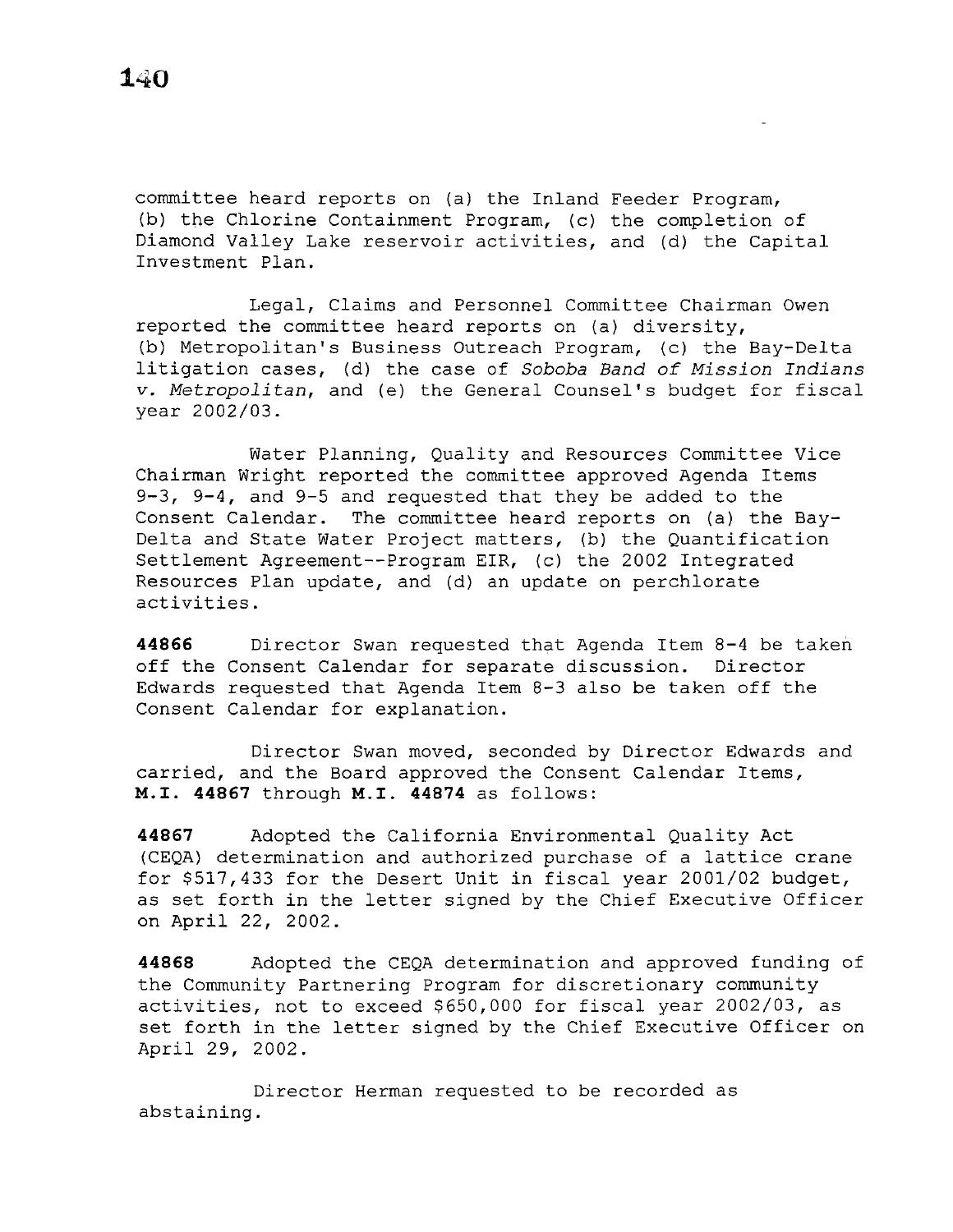**44869** Adopted the CEQA determination and **Resolution 8813** to impose and extend a water standby charge for fiscal year 2002/03, as set forth in the letter signed by the Chief Executive Officer on April 22, 2002, said Resolution entitled:

# **RESOLUTION OF THE BOARD OF DIRECTORS OF THE METROPOLITAN WATER DISTRICT OF SOUTHERN CALIFORNIA FIXING AND ADOPTING WATER STANDBY CHARGES FOR FISCAL YEAR 2002/03**

**44870** Adopted the CEQA determination and authorized an increase in the Honeywell contract from \$2.5 million to \$7.9 million through June 2004 to allow the use of the previously board funding and potential grant and member agency funding, as set forth in the letter signed by the Chief Executive Officer on April 22, 2002.

**44871** Adopted the CEQA determination and authorized the Chief Executive Officer, with the approval of the General Counsel, to enter into an agreement based on the Program Term Sheet attached to the letter signed by the Chief Executive Officer on April 22, 2002, for the Phase 1 - Long Beach Conjunctive-Use Storage Project with Central Basin Municipal Water District and the city of Long Beach as representatives of the five sponsoring agencies.

Directors Hansen and Morse requested to be recorded as abstaining.

**44872** Adopted the CEQA determination and authorized the Chief Executive Officer to enter into the proposed Interim Surplus Guidelines Implementation Agreement with the Southern Nevada Water Authority and in a form approved by the General Counsel, as set forth in the letter signed by the Chief Executive Officer on April 30, 2002.

**44873** Adopted the CEQA determination and expressed support for (a) AB 2734 water conservation bill (Pavley) with recommended amendments to include exempting single family homes, adding language to address agriculture conservation measures, and indicating that meters installed will be read and the information used for billing purposes; and (b) SB 1385 (Brulte) which requires that the Department of Parks and Recreation consider water conservation measures in place when awarding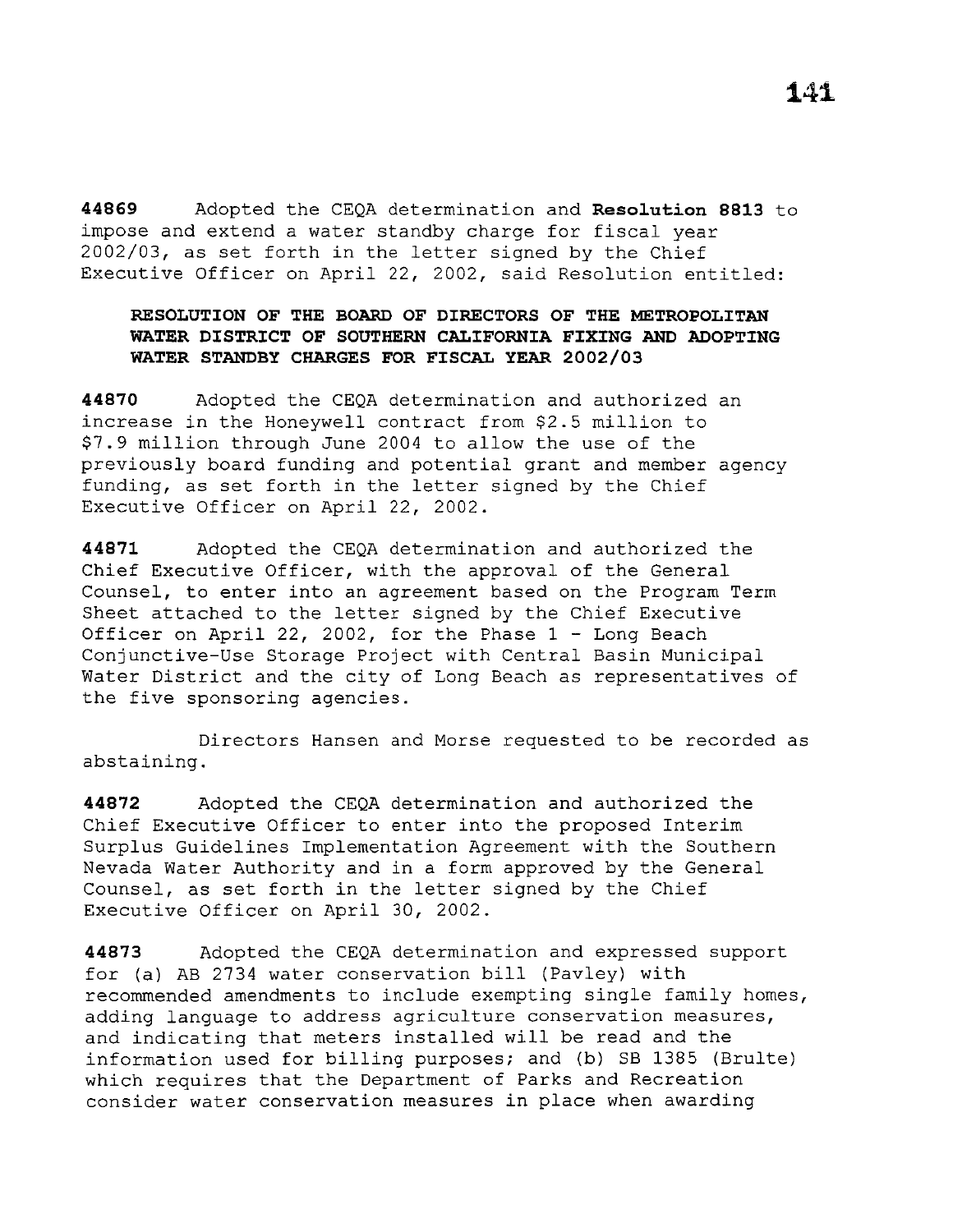grants under Proposition 40 for the acquisition and development of parks, recreation lands and facilities, as set forth in the letter signed by the Chief Executive Officer on May 8, 2002, and as revised by the Communications, Outreach and Legislation Committee with the above amendments. The committee requested staff to pursue getting language added to SB 1385 to cover agricultural conservation measures.

**44874** Adopted the CEQA determination and authorized the Chief Executive Officer to work in support of each of the authors of CALFED reauthorization legislation and to pursue bipartisan support for final language this year that includes Metropolitan's interests as outlined in Attachment 1 to the letter signed by the Chief Executive Officer on May 9, 2002, and which does not include problematic provisions such as the Westlands Water District's assurance language.

**44875** Chief Executive Officer reported that the \$100,000 sponsorship for the Water for the West Foundation (Foundation) is in conjunction with the commemoration of the 100-year anniversary of the Bureau of Reclamation (Bureau). The Foundation is a non-profit organization formed to recognize the significant achievement of the Bureau during the past 100 years. A centennial celebration is scheduled for June 17, 2002 at Hoover Dam. With this contribution, Metropolitan will obtain ongoing educational opportunities. The Bureau currently does not have a presence in the western United States similar to the presence Metropolitan is proposing at the museum at Diamond Valley Lake. Metropolitan has indicated to the Bureau and the Foundation that its long-term interest is to leverage this relationship to be able to form a partnership with the Bureau to bring their information and programs on a rotating basis to the museum facility. Much of the discussion at the commemoration will be on the dams that the Bureau has built, but the future of the Bureau will focus on desalination, recycling, and conservation programs. The Bureau has worked closely with Metropolitan and its member agencies; and with the education component of this relationship, Metropolitan will have closer ties with the Bureau, particularly in the area of desalination and our long-term educational programs. Of the \$100,000 sponsorship, the Foundation is allocating \$25,000 to the Bureau's 100-year anniversary event, and \$75,000 will be dedicated to educational programs in the western United States.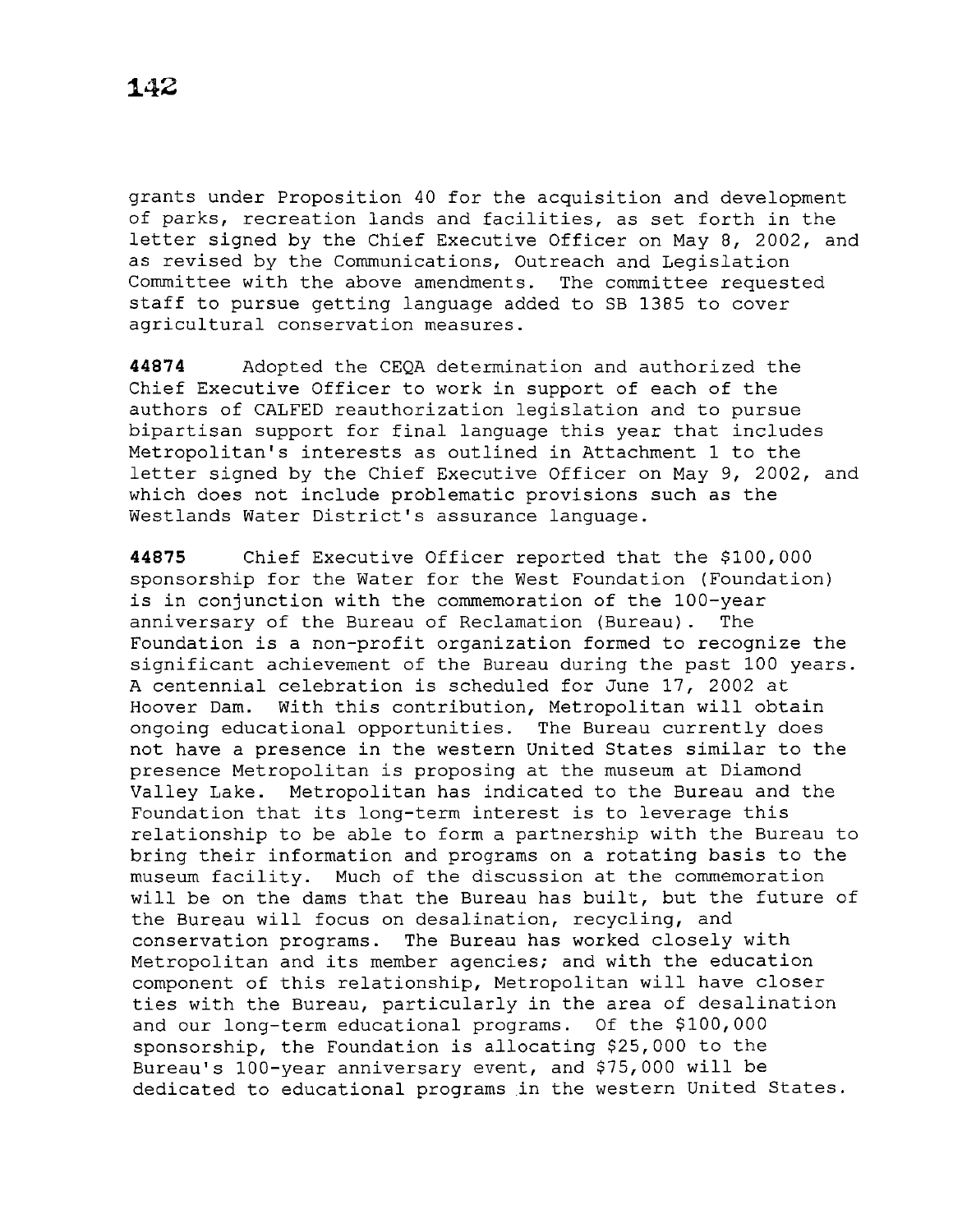Director Edwards moved, seconded by Director Murph and carried, adopting the CEQA determination and authorized the expenditure of \$100,000 for sponsorship of the Water for the West Foundation's educational efforts and commemoration of the 100-year anniversary of the U.S. Bureau of Reclamation, as set forth in the letter signed by the Chief Executive Officer on April 15, 2002.

Director Bannister requested to be recorded as abstaining.

**44876** Referring to the determination of surplus property in the city of La Verne, Director Swan requested clarification that all the acreage declared surplus would come back to the Board prior to there being a firm contract so the Board could make sure that provisions are in the contract to protect Metropolitan's assets, and not just brought back for ratification after the sale has been negotiated.

Manager of Corporate Resources Wolfe responded that prior to selling the property, which the Chief Executive Officer has the authority to do under the Administrative Code, staff would return to the Board with the various options for selling the property. Chairman Pace stated that the Chief Executive Officer would bring any proposed sale back to the Board to give the Board an opportunity to address it.

Director Swan therefore moved, seconded by Director Edwards and carried, adopting the CEQA determination and (a) affirm the Chief Executive Officer's determination that the subject property (3.721 acres south of Arrow Highway, La Verne) is surplus; (b) comply with Government Code Section 54222, Surplus Lands Act, by offering the property to the La Verne Redevelopment Agency and other prescribed public agencies at a sale price of its fair market value; (c) if the property is not purchased by a government entity with preferential rights, sell the subject property by open or exclusive listing under Administrative Code Sections 8245 or 8246, respectively, dependent upon the applicable disposition procedure; (d) market the property for sale on the open market for its fair market value (preliminary estimate at \$1.2 million less costs); and (e) establish a reversion provision with condition subsequent wherein actual site development is restricted to purchaser's land utilization as originally disclosed to Metropolitan per the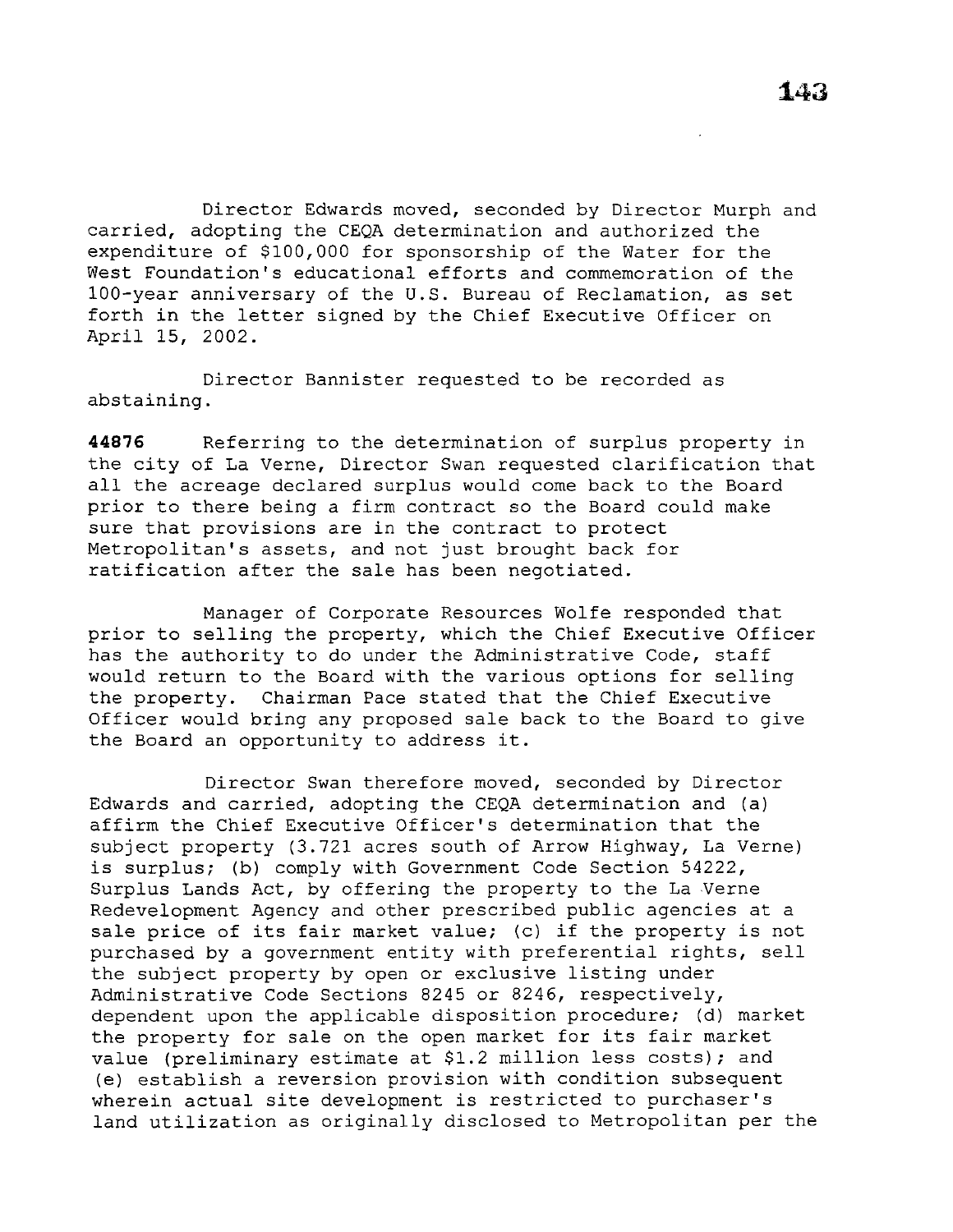**1.44** 

purchaser's plans and specifications, as set forth in the letter signed by the Chief Executive Officer on April 29, 2002.

**44877** The Chair reported that Agenda Item 9-7, the report on mediation regarding the *Planning and Conservation League,* et *al. v. Department of Water Resources,* et *al.,* was withdrawn.

**44878** The following communications were submitted to the Board for information:

- a. Status report for the Inland Feeder Project for the month ending March 2002, signed by the Chief Executive Officer on April 22, 2002.
- b. Semiannual report on diversity, signed by the Chief Executive Officer on April 22, 2002.

**44879** Director Morse moved, seconded by Director Wright and carried, authorizing the preparation of a Commendatory Resolution in commemoration of the 100-year anniversary of the U.S. Bureau of Reclamation.

**44880** Chairman Pace announced that the Los Angeles Department of Water and Power, in celebration of ''A Century of Service", will be hosting a reception for Metropolitan's Directors on Monday, June 10, 2002, from 5-7 p.m., at the Pico House.

**44881** Director Swan requested an update on the Cadiz groundwater storage program and the time frame for Metropolitan's discussion and decision on the project. He asked that this item be agendized for next month. Chief Executive Officer Gastelum responded that Metropolitan is still awaiting a decision from the Bureau of Land Management. Following that, a workshop will be scheduled to review the EIR, and the Legal, Claims and Personnel Committee would then agendize the Cadiz item to review the economic terms. Director Swan then requested that staff make available to all Directors the latest S-3 filing that Cadiz filed on their stock registration.

Director Swan stated that under the Carver principle there is a policy that he agrees with that Directors do not direct staff to do things. However, he understands there is a policy from the Chief Executive Officer's office that when a